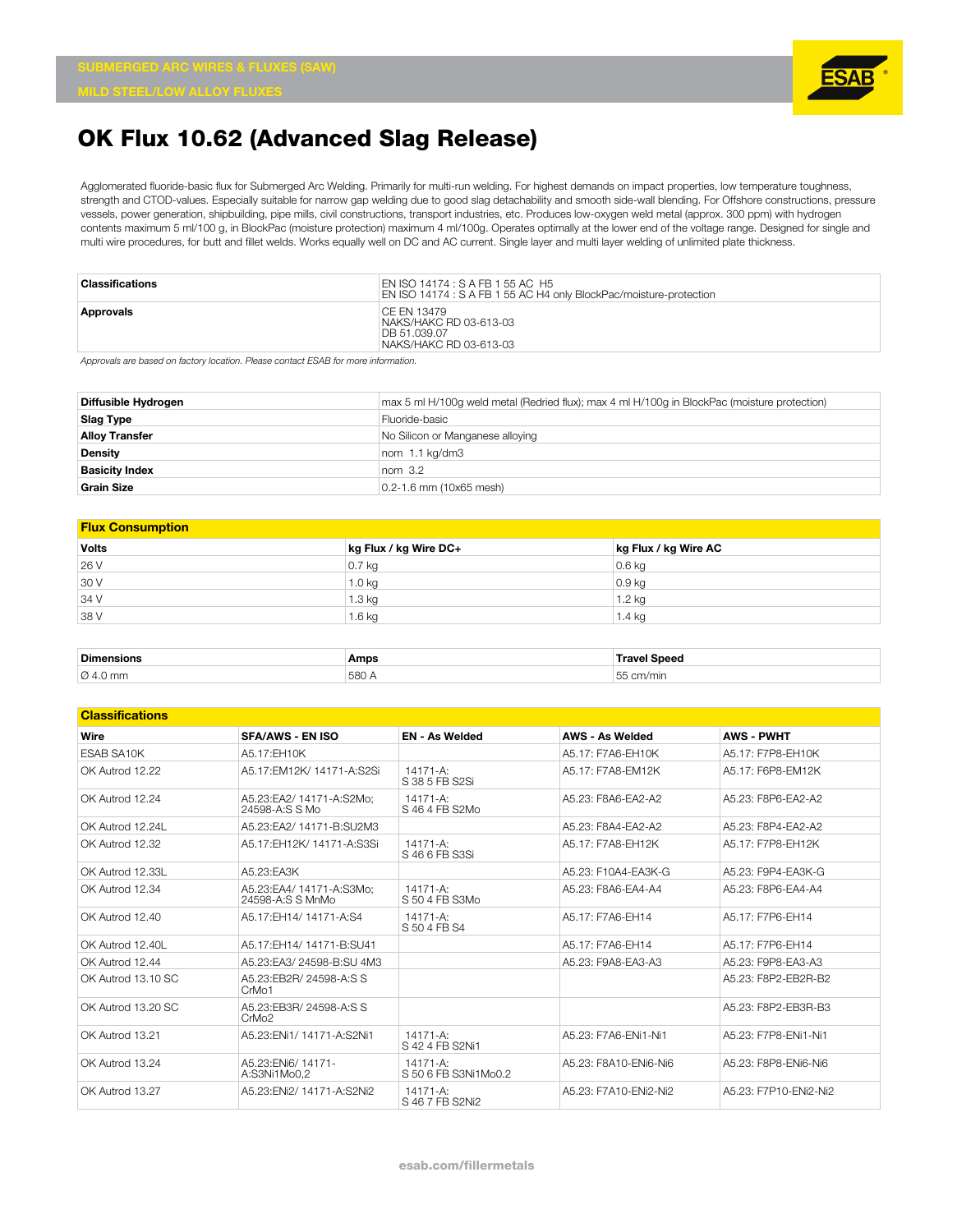

| <b>Classifications</b> |                                                                     |                                       |                         |                       |  |  |  |  |  |
|------------------------|---------------------------------------------------------------------|---------------------------------------|-------------------------|-----------------------|--|--|--|--|--|
| Wire                   | <b>SFA/AWS - EN ISO</b>                                             | <b>EN - As Welded</b>                 | <b>AWS - As Welded</b>  | <b>AWS - PWHT</b>     |  |  |  |  |  |
| OK Autrod 13.36        | A5.23: EG/ 14171-A: S2Ni1Cu                                         | 14171-A:<br>S 46.5 FB S2Ni1Cu         | A5.23: F8A6-EG-G        |                       |  |  |  |  |  |
| IOK Autrod 13.40       | A5.23:EG/ 14171-A:S3Ni1Mo:<br>26304-A:S3Ni1Mo: 26304-<br>B:(SUN2M2) | 26304-A:<br>S 62 6 FB S3Ni1Mo<br>(AC) | A5.23: F10A8-EG-F3 (AC) | A5.23: F9P8-EG-F3     |  |  |  |  |  |
| OK Autrod 13.43        | A5.23: EG/ 26304-<br>A:S3Ni2.5CrMo: 26304-<br>B: (SUN4C1M3)         | 26304-A:<br>S 69 6 FB S3Ni2.5CrMo     | A5.23: F11A8-FG-G       | A5.23: F11P8-EG-G     |  |  |  |  |  |
| OK Autrod 13.44        | A5.23: EG/ 26304-<br>A:S3Ni1.5CrMo                                  | 26304-A:<br>S 62 5 FB S3Ni1.5CrMo     | A5.23: F9A8-EG-G        |                       |  |  |  |  |  |
| OK Autrod 13.49        | A5.23: ENi3/ 14171-A: S2Ni3                                         | 14171-A:<br>S 46 8 FB S2Ni3           | A5.23: F8A15-ENi3-Ni3   | A5.23: F8P15-ENi3-Ni3 |  |  |  |  |  |

| <b>Approvals</b>          |            |           |                          |           |     |           |                          |             |           |       |               |
|---------------------------|------------|-----------|--------------------------|-----------|-----|-----------|--------------------------|-------------|-----------|-------|---------------|
| <b>Combined with Wire</b> | <b>ABS</b> | <b>BV</b> | <b>DNV</b>               | GL        | LR. | <b>DB</b> | <b>CE</b>                | <b>RINA</b> | <b>RS</b> | VdTÜV | <b>DNV-GL</b> |
| OK Autrod 12.22           | ٠          |           | ٠                        | $\bullet$ |     | ٠         | ٠                        |             |           |       |               |
| OK Autrod 12.24           |            |           |                          |           |     |           | ٠                        |             |           | ٠     |               |
| OK Autrod 12.32           |            |           | ٠                        | ٠         |     | ٠         | $\bullet$                |             |           | ٠     |               |
| OK Autrod 12.34           |            |           | ٠                        | ٠         |     |           | $\overline{\phantom{a}}$ |             |           |       |               |
| OK Autrod 12.40           |            |           | ۰                        |           |     |           |                          |             |           |       |               |
| OK Autrod 13.10 SC        |            |           | $\overline{\phantom{a}}$ | -         |     |           | ٠                        |             |           | ٠     |               |
| OK Autrod 13.20 SC        |            |           |                          |           |     |           |                          |             |           |       |               |
| OK Autrod 13.24           |            |           | ٠                        | ٠         |     |           | c                        |             |           |       |               |
| OK Autrod 13.27           |            |           | ٠                        | ٠         |     | ٠         | c                        |             |           | ٠     |               |
| OK Autrod 13.36           |            |           | ۰                        |           |     |           | c                        |             |           | ۰     |               |
| OK Autrod 13.43           |            |           | ٠                        | ٠         |     |           | ٠                        |             |           | ۰     |               |
| OK Tubrod 15.27S          | ٠          |           | ٠                        | ٠         |     |           | c                        |             |           |       |               |

#### **Typical Mechanical Properties**

| <b>Combined with Wire</b> | Condition               | <b>Yield Strength</b> | <b>Tensile Strength</b> | Elongation | <b>Charpy V-Notch</b>                                                                                                                                                         |
|---------------------------|-------------------------|-----------------------|-------------------------|------------|-------------------------------------------------------------------------------------------------------------------------------------------------------------------------------|
| OK Autrod 12.22           | As Welded AWS DC+ hr () | 410 MPa               | 500 MPa                 | 33 %       | 170 J @ 0°C<br>160 J @ -20°C<br>90 J $@ - 40°C$<br>70 J @ -50°C<br>35 J @ -62°C                                                                                               |
| OK Autrod 12.22           | As Welded AWS DC+ hr () | 410 MPa (59 ksi)      | 500 MPa (73 ksi)        | 33%        | 170 J @ 0°C (126 ft-lb @ 32°F)<br>160 J @ -20°C (118 ft-lb @ -4°F)<br>90 J @ -40°C (67 ft-lb @ -40°F)<br>70 J @ -50°C (52 ft-lb @ -58°F)<br>35 J @ -62°C (26 ft-lb @ -79.6°F) |
| OK Autrod 12.22           | As Welded EN AC hr 0    | 440 MPa               | 510 MPa (74 ksi)        | 29 %       | 180 J @ 0°C (133 ft-lb @ 32°F)<br>170 J @ -20°C (126 ft-lb @ -4°F)<br>90 J @ -40°C (67 ft-lb @ -40°F)<br>80 J @ -50°C (59 ft-lb @ -58°F)                                      |
| OK Autrod 12.24           | As Welded AWS DC+ hr 0  | 500 MPa               | 580 MPa                 | 25 %       | 140 J @ 20°C<br>115 J @ 0°C<br>80 J @ -20°C<br>60 J @ -40°C<br>45 J @ -51°C                                                                                                   |
| OK Autrod 12.24           | As Welded AWS DC+ hr 0  | 500 MPa (73 ksi)      | 580 MPa (84 ksi)        | 25 %       | 140 J @ 20°C (104 ft-lb @ 68°F)<br>115 J @ 0°C (85 ft-lb @ 32°F)<br>80 J @ -20°C (59 ft-lb @ -4°F)<br>60 J @ -40°C (44 ft-lb @ -40°F)<br>45 J @ -51°C (33 ft-lb @ -59.8°F)    |
| OK Autrod 12.24           | As Welded EN AC hr 0    | 520 MPa               | 600 MPa (87 ksi)        | 24 %       | 150 J @ 20°C (111 ft-lb @ 68°F)<br>125 J @ 0°C (93 ft-lb @ 32°F)<br>100 J @ -20°C (74 ft-lb @ -4°F)<br>55 J @ -40°C (41 ft-lb @ -40°F)<br>40 J @ -51°C (30 ft-lb @ -59.8°F)   |
| OK Autrod 12.24L          | As Welded DC+hr ()      | 550 MPa (80 ksi)      | 620 MPa (90 ksi)        | 25 %       | 90 J @ -18°C (67 ft-lb @ -0.4°F)<br>40 J @ -29°C (30 ft-lb @ -20.2°F)<br>30 J @ -40°C (22 ft-lb @ -40°F)                                                                      |
| <b>FSAB SA10K</b>         | As Welded DC+hr ()      | 490 MPa (71 ksi)      | 570 MPa (83 ksi)        | 28 %       | 100 J @ -29°C (74 ft-lb @ -20.2°F)<br>55 J @ -40°C (41 ft-lb @ -40°F)<br>40 J @ -51°C (30 ft-lb @ -59.8°F)                                                                    |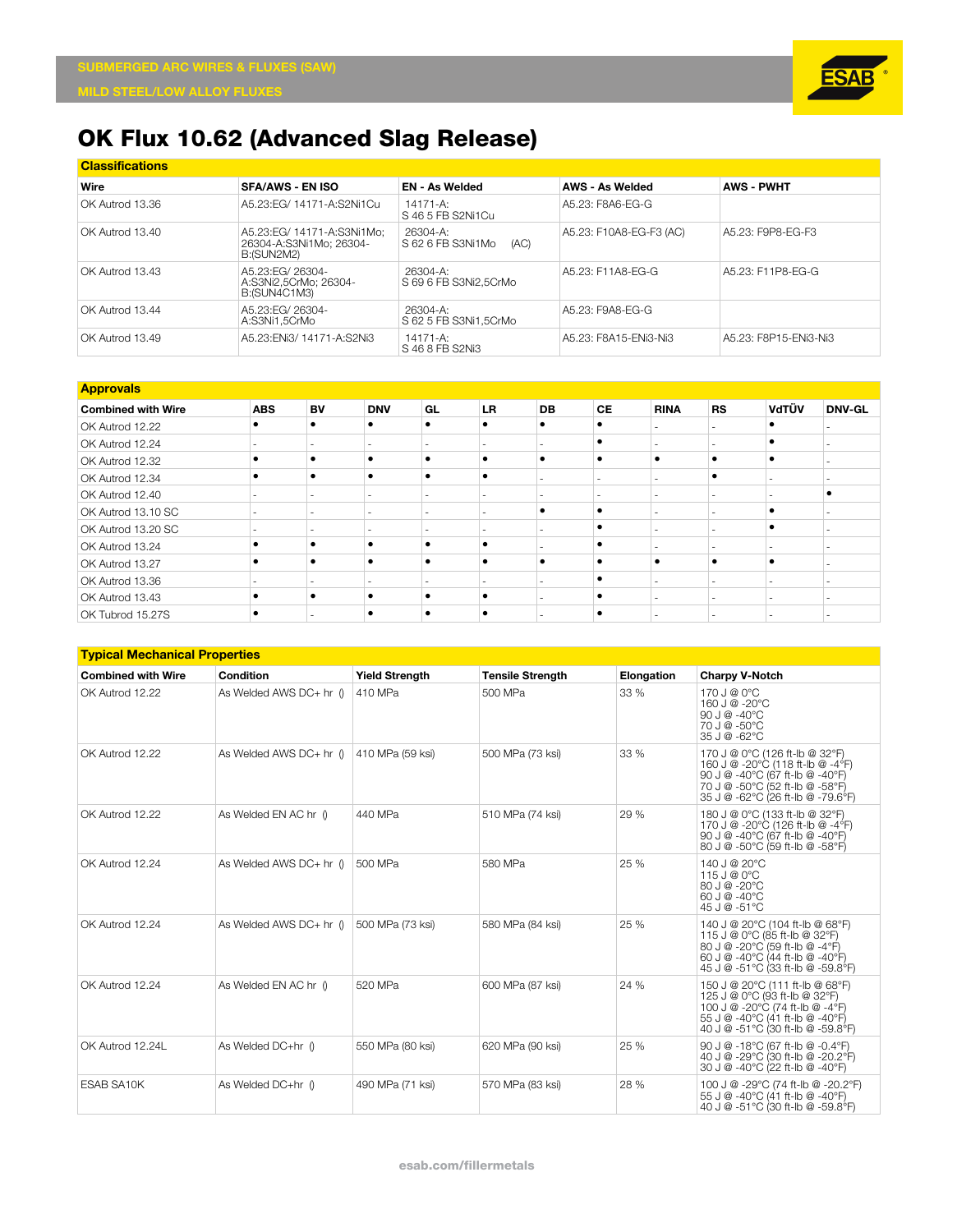

| <u>Typical Mechanical Properties</u> |                          |                       |                         |            |                                                                                                                                                                                |  |  |  |
|--------------------------------------|--------------------------|-----------------------|-------------------------|------------|--------------------------------------------------------------------------------------------------------------------------------------------------------------------------------|--|--|--|
| <b>Combined with Wire</b>            | <b>Condition</b>         | <b>Yield Strength</b> | <b>Tensile Strength</b> | Elongation | <b>Charpy V-Notch</b>                                                                                                                                                          |  |  |  |
| OK Autrod 12.32                      | As Welded AWS DC+ hr ()  | 475 MPa               | 560 MPa                 | 28 %       | 175 J @ 20°C<br>150 J @ 0°C<br>130 J @ -30°C<br>110 J @ -40°C<br>70 J @ -62°C                                                                                                  |  |  |  |
| OK Autrod 12.32                      | As Welded AWS DC+ hr ()  | 475 MPa (69 ksi)      | 560 MPa (81 ksi)        | 28 %       | 175 J @ 20°C (130 ft-lb @ 68°F)<br>150 J @ 0°C (111 ft-lb @ 32°F)<br>130 J @ -30°C (96 ft-lb @ -22°F)<br>110 J @ -40°C (81 ft-lb @ -40°F)<br>70 J @ -62°C (52 ft-lb @ -79.6°F) |  |  |  |
| OK Autrod 12.32                      | As Welded EN AC hr ()    | 520 MPa               | 600 MPa (87 ksi)        | 26 %       | 175 J @ 20°C (130 ft-lb @ 68°F)<br>170 J @ 0°C (126 ft-lb @ 32°F)<br>110 J @ -30°C (81 ft-lb @ -22°F)<br>90 J @ -40°C (67 ft-lb @ -40°F)<br>60 J @ -60°C (44 ft-lb @ -76°F)    |  |  |  |
| OK Autrod 12.33L                     | As Welded DC+hr ()       | 660 MPa (96 ksi)      | 740 MPa (107 ksi)       | 25 %       | 45 J @ -29°C (33 ft-lb @ -20.2°F)<br>30 J @ -40°C (22 ft-lb @ -40°F)                                                                                                           |  |  |  |
| OK Autrod 12.44                      | As Welded AWS DC+ hr ()  | 600 MPa               | 700 MPa                 | 27 %       | 105 J @ -20°C<br>80 J @ -40°C<br>65 J @ -50°C<br>50 J @ -62°C                                                                                                                  |  |  |  |
| OK Autrod 13.21                      | As Welded AWS DC+ hr ()  | 470 MPa               | 560 MPa                 | 28 %       | 195 J @ 20°C<br>185 J @ 0°C<br>160 J @ -20°C<br>70 J @ -40°C<br>60 J @ -51°C                                                                                                   |  |  |  |
| OK Autrod 13.21                      | As Welded AWS DC+ hr ()  | 470 MPa (68 ksi)      | 560 MPa (81 ksi)        | 28 %       | 195 J @ 20°C (144 ft-lb @ 68°F)<br>185 J @ 0°C (137 ft-lb @ 32°F)<br>160 J @ -20°C (118 ft-lb @ -4°F)<br>70 J @ -40°C (52 ft-lb @ -40°F)<br>60 J @ -51°C (44 ft-lb @ -59.8°F)  |  |  |  |
| OK Autrod 13.21                      | As Welded EN AC hr ()    | 520 MPa               | 595 MPa (86 ksi)        | 24 %       | 170 J @ 20°C (126 ft-lb @ 68°F)<br>165 J @ 0°C (122 ft-lb @ 32°F)<br>150 J @ -20°C (111 ft-lb @ -4°F)<br>70 J @ -40°C (52 ft-lb @ -40°F)<br>50 J @ -51°C (37 ft-lb @ -59.8°F)  |  |  |  |
| OK Autrod 13.24                      | As Welded AWS DC+ hr ()  | 530 MPa               | 620 MPa                 | 25 %       | 120 J @ -40°C<br>110 J @ -50°C<br>70 J @ -60°C<br>50 J @ -73°C                                                                                                                 |  |  |  |
| OK Autrod 13.24                      | As Welded AWS DC+ hr ()  | 530 MPa (77 ksi)      | 620 MPa (90 ksi)        | 25 %       | 120 J @ -40°C (89 ft-lb @ -40°F)<br>110 J @ -50°C (81 ft-lb @ -58°F)<br>70 J @ -60°C (52 ft-lb @ -76°F)<br>50 J @ -73°C (37 ft-lb @ -99.4°F)                                   |  |  |  |
| OK Autrod 13.24                      | As Welded EN AC hr ()    | 560 MPa               | 640 MPa (93 ksi)        | 23 %       | 130 J @ -40°C (96 ft-lb @ -40°F)<br>120 J @ -50°C (89 ft-lb @ -58°F)<br>80 J @ -60°C (59 ft-lb @ -76°F)                                                                        |  |  |  |
| OK Autrod 13.27                      | As Welded AWS DC+ hr ()  | 460 MPa               | 570 MPa                 | 28 %       | 140 J @ -20°C<br>110 J @ -40°C<br>80 J @ -60°C<br>50 J @ -73°C                                                                                                                 |  |  |  |
| OK Autrod 13.27                      | As Welded AWS DC+ hr ()  | 460 MPa (67 ksi)      | 570 MPa (83 ksi)        | 28 %       | 140 J @ -20°C (104 ft-lb @ -4°F)<br>110 J @ -40°C (81 ft-lb @ -40°F)<br>80 J @ -60°C (59 ft-lb @ -76°F)<br>50 J @ -73°C (37 ft-lb @ -99.4°F)                                   |  |  |  |
| OK Autrod 13.27                      | As Welded EN AC hr ()    | 520 MPa               | 605 MPa (88 ksi)        | 27 %       | 150 J @ -20°C (111 ft-lb @ -4°F)<br>120 J @ -40°C (89 ft-lb @ -40°F)<br>80 J @ -60°C (59 ft-lb @ -76°F)<br>60 J @ -70°C (44 ft-lb @ -94°F)                                     |  |  |  |
| OK Autrod 13.36                      | As Welded AWS DC+ hr ()  | 500 MPa (73 ksi)      | 590 MPa (86 ksi)        | 27 %       | 70 J @ -40°C (52 ft-lb @ -40°F)<br>60 J @ -51°C (44 ft-lb @ -59.8°F)                                                                                                           |  |  |  |
| OK Autrod 13.36                      | As Welded EN AC hr ()    | 550 MPa               | 620 MPa (90 ksi)        | 25 %       | 110 J @ -40°C (81 ft-lb @ -40°F)<br>90 J @ -50°C (67 ft-lb @ -58°F)                                                                                                            |  |  |  |
| OK Autrod 13.40                      | As Welded AWS AC hr ()   | 650 MPa (94 ksi)      | 730 MPa (106 ksi)       | 23 %       | 100 J @ -40°C (74 ft-lb @ -40°F)<br>90 J @ -50°C (67 ft-lb @ -58°F)<br>60 J @ -62°C (44 ft-lb @ -79.6°F)                                                                       |  |  |  |
| OK Autrod 13.40                      | As Welded AWS $DC+hr$ () | 610 MPa               | 690 MPa                 | 24 %       | $90 \text{ J} \text{ } @ -40 \degree \text{C}$<br>80 J @ -50°C<br>50 J @ -62°C                                                                                                 |  |  |  |
| OK Autrod 13.40                      | As Welded AWS $DC+hr$ () | 610 MPa (88 ksi)      | 690 MPa (100 ksi)       | 24 %       | 90 J @ -40°C (67 ft-lb @ -40°F)<br>80 J @ -50°C (59 ft-lb @ -58°F)<br>50 J @ -62°C (37 ft-lb @ -79.6°F)                                                                        |  |  |  |
| OK Autrod 13.40                      | As Welded EN AC hr ()    | 660 MPa (96 ksi)      | 730 MPa (106 ksi)       | 24 %       | 110 J @ -40°C (81 ft-lb @ -40°F)<br>90 J @ -50°C (67 ft-lb @ -58°F)<br>70 J @ -60°C (52 ft-lb @ -76°F)                                                                         |  |  |  |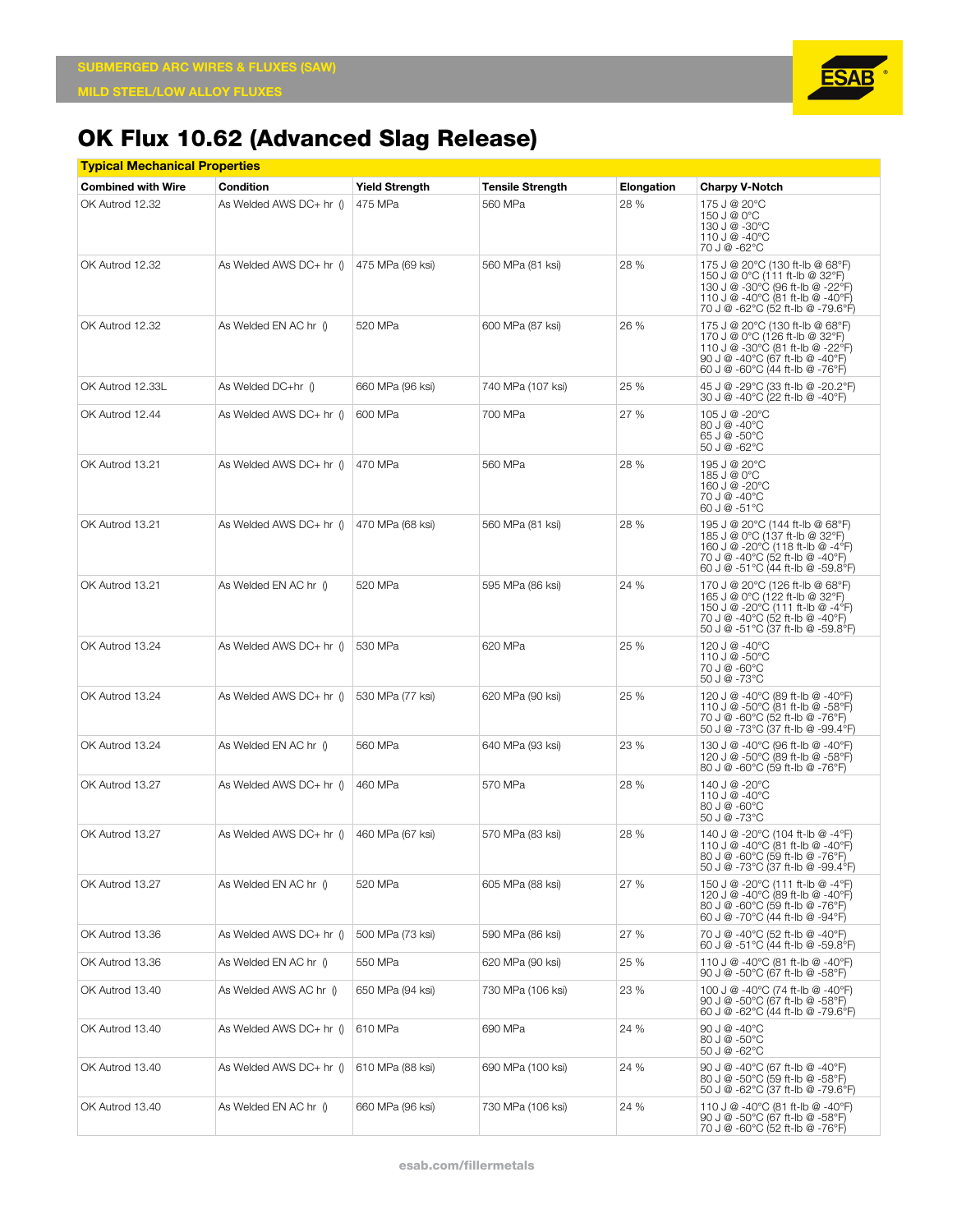

|                           | <b>Typical Mechanical Properties</b>                             |                       |                         |            |                                                                                                                                                                                |  |  |  |  |
|---------------------------|------------------------------------------------------------------|-----------------------|-------------------------|------------|--------------------------------------------------------------------------------------------------------------------------------------------------------------------------------|--|--|--|--|
| <b>Combined with Wire</b> | Condition                                                        | <b>Yield Strength</b> | <b>Tensile Strength</b> | Elongation | <b>Charpy V-Notch</b>                                                                                                                                                          |  |  |  |  |
| OK Autrod 13.40           | As Welded EN DC+ hr 0                                            | 620 MPa               | 700 MPa                 | 23 %       | 100 J @ -40°C<br>80 J @ -50°C<br>60 J @ -60°C<br>50 J @ -62°C                                                                                                                  |  |  |  |  |
| OK Autrod 13.40           | As Welded EN DC+ hr ()                                           | 620 MPa (90 ksi)      | 700 MPa (102 ksi)       | 23 %       | 100 J @ -40°C (74 ft-lb @ -40°F)<br>80 J @ -50°C (59 ft-lb @ -58°F)<br>60 J @ -60°C (44 ft-lb @ -76°F)<br>50 J @ -62°C (37 ft-lb @ -79.6°F)                                    |  |  |  |  |
| OK Autrod 13.43           | As Welded AWS DC+ hr ()                                          | 700 MPa               | 800 MPa                 | 21 %       | 100 J @ -20°C<br>75 J @ -40°C<br>65 J @ -50°C<br>50 J @ -62°C                                                                                                                  |  |  |  |  |
| OK Autrod 13.43           | As Welded AWS DC+ hr ()                                          | 700 MPa (102 ksi)     | 800 MPa (116 ksi)       | 21 %       | 100 J @ -20°C (74 ft-lb @ -4°F)<br>75 J @ -40°C (56 ft-lb @ -40°F)<br>65 J @ -50°C (48 ft-lb @ -58°F)<br>50 J @ -62°C (37 ft-lb @ -79.6°F)                                     |  |  |  |  |
| OK Autrod 13.43           | As Welded EN ISO-A AC hr   720 MPa (104 ksi)<br>$\left( \right)$ |                       | 845 MPa (123 ksi)       | 19 %       | 110 J @ -20°C (81 ft-lb @ -4°F)<br>90 J @ -40°C (67 ft-lb @ -40°F)<br>70 J @ -50°C (52 ft-lb @ -58°F)<br>60 J @ -60°C (44 ft-lb @ -76°F)                                       |  |  |  |  |
| OK Autrod 13.44           | As Welded AWS DC+ hr ()                                          | 610 MPa               | 700 MPa                 | 22 %       | 95 J @ 0°C<br>80 J @ -20°C<br>55 J @ -40°C<br>40 J @ -62°C                                                                                                                     |  |  |  |  |
| OK Autrod 13.49           | As Welded AWS DC+ hr ()                                          | 500 MPa               | 600 MPa                 | 27 %       | 95 J @ -70°C<br>40 J @ -101°C                                                                                                                                                  |  |  |  |  |
| OK Autrod 13.49           | As Welded AWS DC+ hr ()                                          | 500 MPa (73 ksi)      | 600 MPa (87 ksi)        | 27 %       | 95 J @ -70°C (70 ft-lb @ -94°F)<br>40 J @ -101°C (30 ft-lb @ -149.8°F)                                                                                                         |  |  |  |  |
| OK Autrod 13.49           | As Welded EN AC hr ()                                            | 560 MPa               | 640 MPa (93 ksi)        | 22 %       | 95 J @ -70°C (70 ft-lb @ -94°F)<br>75 J @ -80°C (56 ft-lb @ -112°F)<br>55 J @ -90°C (41 ft-lb @ -130°F)                                                                        |  |  |  |  |
| OK Autrod 12.34           | As Welded AWS DC+ hr ()                                          | 540 MPa               | 620 MPa                 | 24 %       | 170 J @ 20°C<br>160 J @ 0°C<br>140 J @ -20°C<br>115 J @ -40°C<br>45 J @ -51°C                                                                                                  |  |  |  |  |
| OK Autrod 12.34           | As Welded AWS DC+ hr ()                                          | 540 MPa (78 ksi)      | 620 MPa (90 ksi)        | 24 %       | 170 J @ 20°C (126 ft-lb @ 68°F)<br>160 J @ 0°C (118 ft-lb @ 32°F)<br>140 J @ -20°C (104 ft-lb @ -4°F)<br>115 J @ -40°C (85 ft-lb @ -40°F)<br>45 J @ -51°C (33 ft-lb @ -59.8°F) |  |  |  |  |
| OK Autrod 12.34           | As Welded EN AC hr ()                                            | 560 MPa               | 630 MPa (91 ksi)        | 25 %       | 160 J @ 20°C (118 ft-lb @ 68°F)<br>150 J @ 0°C (111 ft-lb @ 32°F)<br>130 J @ -20°C (96 ft-lb @ -4°F)<br>100 J @ -40°C (74 ft-lb @ -40°F)<br>55 J @ -51°C (41 ft-lb @ -59.8°F)  |  |  |  |  |
| OK Autrod 12.40           | As Welded AWS DC+ hr ()                                          | 530 MPa               | 620 MPa                 | 26 %       | 140 J @ 20°C<br>110 J @ 0°C<br>80 J @ -20°C<br>50 J @ -40°C<br>40 J @ -51°C                                                                                                    |  |  |  |  |
| OK Autrod 12.40           | As Welded AWS $DC+hr$ ()                                         | 530 MPa (77 ksi)      | 620 MPa (90 ksi)        | 26 %       | 140 J @ 20°C (104 ft-lb @ 68°F)<br>110 J @ 0°C (81 ft-lb @ 32°F)<br>80 J @ -20°C (59 ft-Ib @ -4°F)<br>50 J @ -40°C (37 ft-lb @ -40°F)<br>40 J @ -51°C (30 ft-lb @ -59.8°F)     |  |  |  |  |
| OK Autrod 12.40           | As Welded EN AC hr ()                                            | 550 MPa               | 630 MPa (91 ksi)        | 22 %       | 150 J @ 20°C (111 ft-lb @ 68°F)<br>105 J @ 0°C (78 ft-lb @ 32°F)<br>70 J @ -20°C (52 ft-lb @ -4°F)<br>55 J @ -40°C (41 ft-lb @ -40°F)<br>40 J @ -51°C (30 ft-lb @ -59.8°F)     |  |  |  |  |
| OK Autrod 12.40L          | As Welded DC+hr ()                                               | 520 MPa (75 ksi)      | 610 MPa (88 ksi)        | 26 %       | 100 J @ -29°C (74 ft-lb @ -20.2°F)<br>85 J @ -40°C (63 ft-lb @ -40°F)<br>40 J @ -51°C (30 ft-lb @ -59.8°F)                                                                     |  |  |  |  |
| OK Autrod 12.40L          | $PWHT$ DC+1hr $\uparrow$                                         | 450 MPa (65 ksi)      | 550 MPa (80 ksi)        | 28 %       | 110 J @ -29°C (81 ft-lb @ -20.2°F)<br>90 J @ -40°C (67 ft-lb @ -40°F)<br>50 J @ -51°C (37 ft-lb @ -59.8°F)                                                                     |  |  |  |  |
| OK Autrod 12.33L          | $PWHT$ DC+1hr $\theta$                                           | 620 MPa (90 ksi)      | 690 MPa (100 ksi)       | 26 %       | 50 J @ -29°C (37 ft-lb @ -20.2°F)<br>30 J @ -40°C (22 ft-lb @ -40°F)                                                                                                           |  |  |  |  |
| ESAB SA10K                | $PWHT$ DC+1hr $\langle$                                          | 450 MPa (65 ksi)      | 540 MPa (78 ksi)        | 30%        | 110 J @ -29°C (81 ft-lb @ -20.2°F)<br>80 J @ -40°C (59 ft-lb @ -40°F)<br>35 J @ -51°C (26 ft-lb @ -59.8°F)<br>30 J @ -62°C (22 ft-lb @ -79.6°F)                                |  |  |  |  |